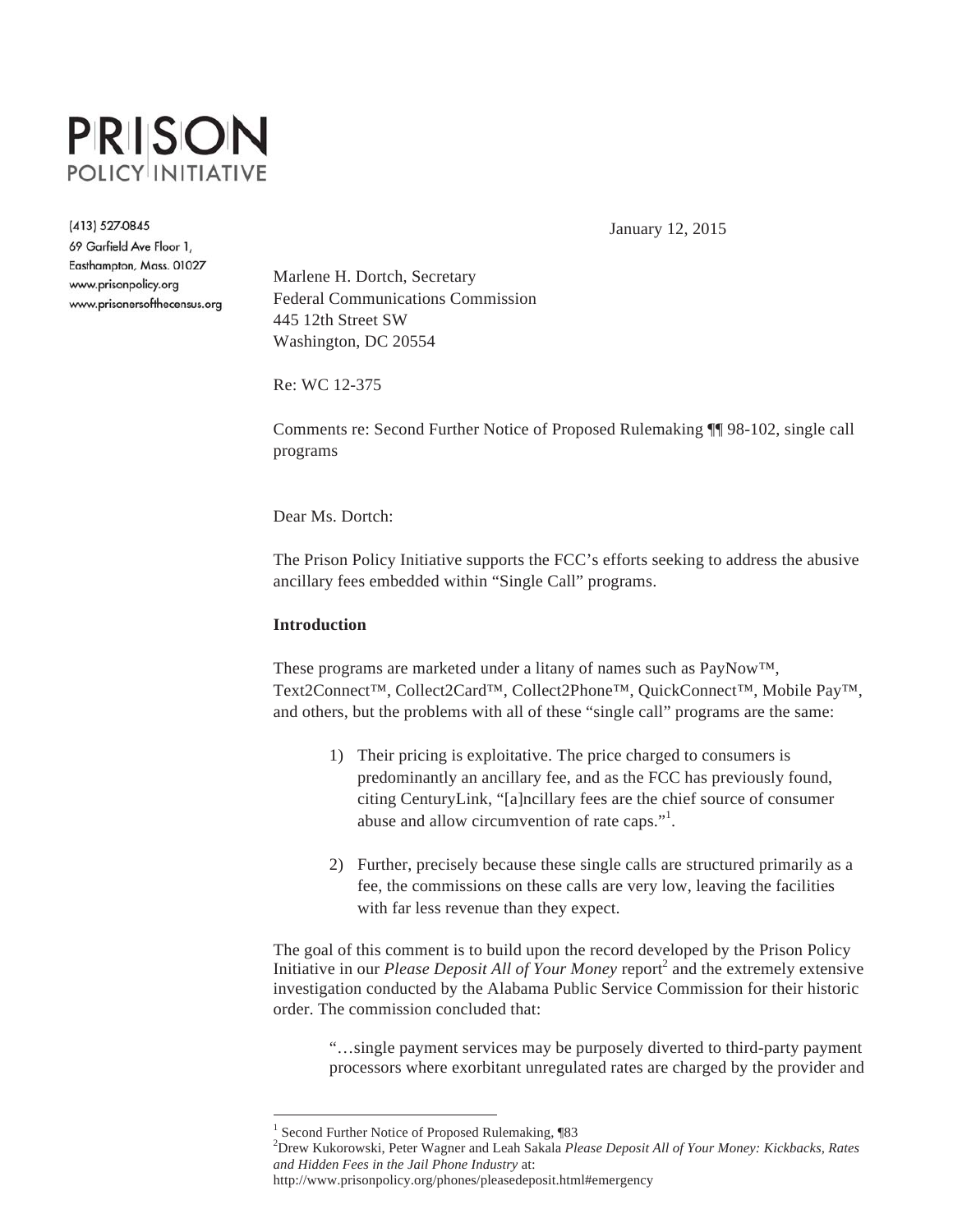the revenues associated therewith are purposely concealed not only from regulators but from the facility served by the provider."<sup>3</sup>

In addition to agreement from the Prison Policy Initiative and the Human Rights Defense Center, Alabama's conclusion is further supported by the \$50-billion telecommunications company CenturyLink (who is also a major player in the prison and jail phone market), which warned that allowing single-call programs:

"has the potential to completely undermine what the [Alabama] Further Order otherwise seeks to accomplish through its caps on rates and caps or prohibitions on other fees and surcharges."<sup>4</sup>

In this comment we will describe these "single call" programs. We will describe how they work and are marketed, as well as their harmful effect on three distinct stakeholder groups: regulators, families and facilities. We will conclude with some recommendations.

### **Overview**

 $\overline{a}$ 

"Single call" programs are this industry's next evolutionary step deeper into the pockets of the poorest families in this nation.

Traditionally, the only way to receive a phone call from a prison and jail was to accept an expensive collect call. Over the last decade, the market has transitioned to "prepaid" and "debit" systems which despite the different names all work by requiring you – or the incarcerated person with funds send from the outside — to set up an account and pay in advance. The companies said it would be cheaper than collect calling, $5$  but due the hidden fees it actually wasn't.

The companies claim that they were motivated to move away from the collect calling system because billing for collect calls had become difficult. Some customers wouldn't or couldn't pay the outrageous charges. And increasingly, some local phone carriers — and many of the mobile phone companies — started refusing to transmit collect calls on to their customers. Getting the customer to pay in advance was the immediate solution to the billing problem, and it furthered a growing interest of the industry: maximizing the amount of customer money that the industry could keep for itself. Why share a large collect billing fee with the local phone company when you can charge a large credit card fee and keep the funds for yourself?

Moving to prepaid systems no doubt increased company income, but at the same time a contrary trend was pulling in the other direction: commissions. The companies compete for business by promising to pay ever-larger sums of money to win the monopoly contracts for each correctional department. So the companies started taking back a stake, in large part by tacking on new fees that come off the top, before the facility gets their cut. The inmate call service NCIC explains: "Many providers... realized that they could bypass certain state phone rate caps by adding transaction

<sup>3</sup> Alabama Public Service Commission, §6.35 *Further Order Adopting Revised Inmate Phone Service Rules*, Docket 15957, December 9, 2014.

Alabama Public Service Commission, §6.25 *Further Order Adopting Revised Inmate Phone Service Rules*, Docket 15957, December 9, 2014.

<sup>&</sup>lt;sup>5</sup>See Federal Communications Commission, ¶30 and n.112, Report and Order and Further Notice of Proposed Rulemaking, Docket WC 12-375, adopted August 9, 2013.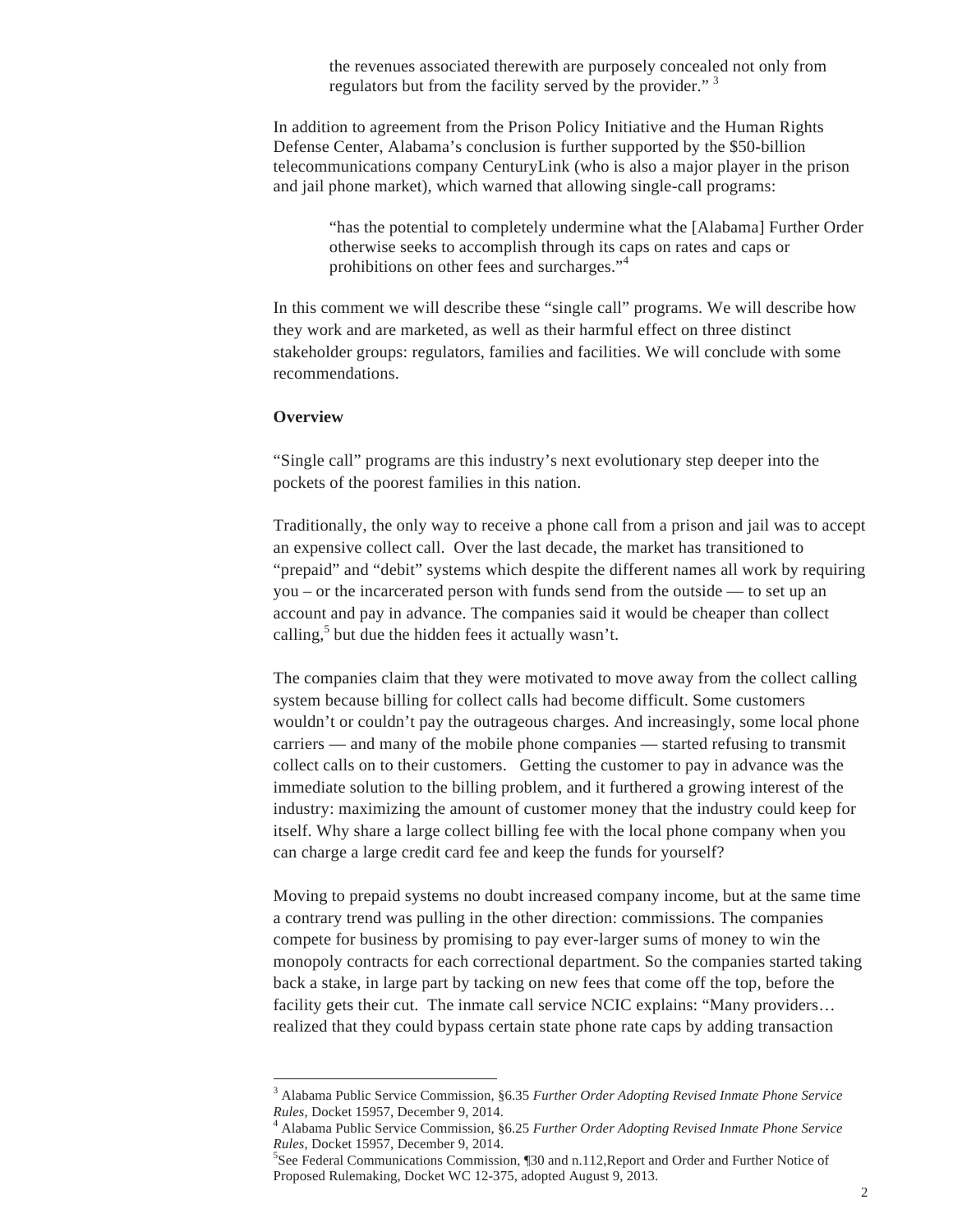fees. The hidden fees allowed the inmate phone providers to increase the commissions on the rates of the calls while holding back the fees as new profit."<sup>6</sup>

Single call programs represent the next evolutionary step forward for this industry in their battle to secure ever-more of the customers' money. Single call programs are a new product where fees constitute almost the entirety of the charge to the customer, shielding this revenue from the now-ballooned commission system.

# For families and facilities: It's all about the fees For families, fees are another financial burden. For facilities, fees represent consumer funds that aren't available for commission revenue.



*Our report, Please Deposit All Your Money found that 38% of every dollar consumers spend with a typical Global Tel\*Link account goes to fees for having, funding and closing their account. That's a \$400million/year outrage. But with Global Tel\*Link's Collect2Card™ program, it's even worse: 88% of the cost of each \$14.99 call goes to "fees". (We'd like to do a similar analysis of Global Tel\*Link's Collect2Phone™ service, but to our knowledge neither Global Tel\*Link nor its competitors offer a breakdown of "cost" vs. "fees" for calls charged as premium text messages.)* 

In fact, at the time of our *Please Deposit All Your Money* report in 2013, these calls generally did not pay commissions at all.<sup>7</sup> Now, as you have read above, that appears to have shifted, although the commissions paid on these calls are a mere pittance compared to other calls types.

These calls have become very common. Just one of the products, PayNow™ from Securus, is in 2,000 facilities.<sup>8</sup> Our conservative estimate is that there are 16 million "single calls" a year costing families \$183 million.<sup>9</sup>

<sup>6</sup> NCIC Inmate Phone Services, *NCIC Inmate Phone Service - FCC Informational Video*, available at https://www.youtube.com/watch?v=S3iB0p49oZ8

<sup>7</sup> Drew Kukorowski, Peter Wagner and Leah Sakala, n.86, *Please Deposit All of Your Money: Kickbacks, Rates and Hidden Fees in the Jail Phone Industry* at:

http://www.prisonpolicy.org/phones/pleasedeposit.html#\_ftn86 , citing Telmate, p.11, Comment Letter to Alabama Public Service Commission Docket 15957 filed January 4, 2012, available at http://www.prisonpolicy.org/phones/Exhibit\_16.pdf

<sup>&</sup>lt;sup>8</sup> Securus, PayNow website, home page, http://www.1tel.com/index.php, also attached as Exhibit 1.

<sup>&</sup>lt;sup>9</sup> We calculated usage rates for the number of calls per type per incarcerated person per year for Genesee County, Michigan, Fulton County Georgia and Shawnee County, Kansas by reviewing commissions reports for those counties. We found that Shawnee County had the lowest usage, with 7.44 PayNow™ and 19.83 Text2Collect™ calls per incarcerated person per year, so we multiplied that figure by the prices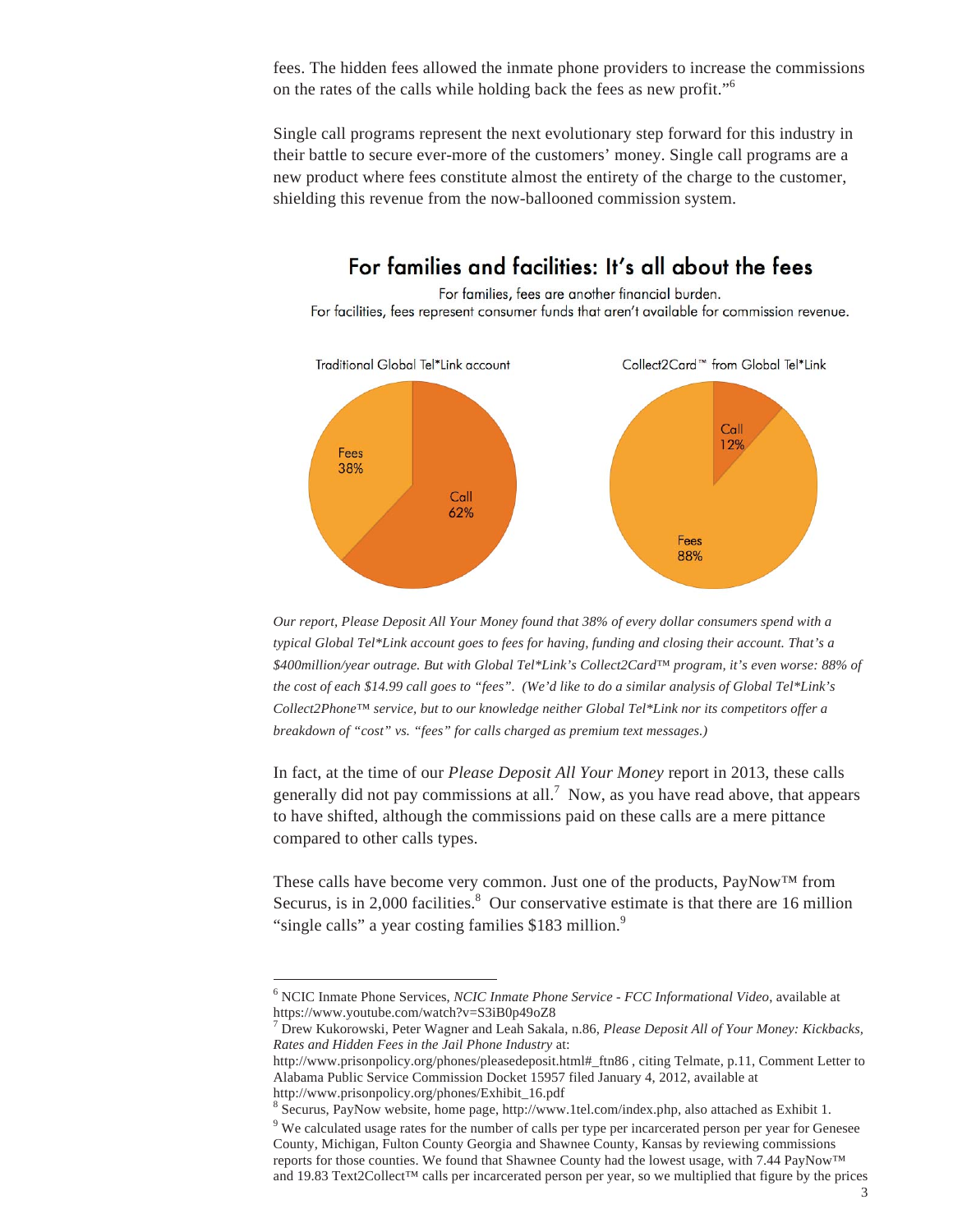Each company has their own version of these products, but they are all expensive for the consumer, bad for the facilities, and very good for these companies' bottom lines. As a sampling of the problem, here is what we found:

| Company<br>Securus | Product<br>PayNow™ | Payment<br>method<br>Credit/debit<br>card | Consumer<br>Cost<br>\$14.99 | <b>Offered</b><br>breakdown<br>\$1.80 for the<br>call, \$13.19<br>transaction<br>fee, charged<br>separately)                                                                                         | <b>Facility</b><br>Commission<br>\$1.60 | Company<br>income<br>\$13.39 |
|--------------------|--------------------|-------------------------------------------|-----------------------------|------------------------------------------------------------------------------------------------------------------------------------------------------------------------------------------------------|-----------------------------------------|------------------------------|
| Securus            | Text2Connect™      | Premium<br>text message                   | \$9.99                      | none                                                                                                                                                                                                 | \$0.30                                  | \$9.69                       |
| Global<br>Tel*Link | Collect2Card™      | Credit/debit<br>card                      | \$14.99                     | \$1.80 for the<br>call, \$13.19<br>transaction<br>fee, charged<br>separately)                                                                                                                        | \$1.60                                  | \$13.39                      |
| Global<br>Tel*Link | Collect2Phone™     | Premium<br>text message                   | \$9.99                      | none                                                                                                                                                                                                 | \$0.30                                  | \$9.69                       |
| Telmate            | OuickConnect™      | Credit/debit<br>card                      | Unknown                     | Either \$6.67<br>plus "credit<br>card and<br>handling<br>fees" or<br>\$0.16/min<br>plus credit<br>card and<br>convenience<br>fees to be<br>determined<br>after the call<br>is process. <sup>10</sup> | \$1.60                                  | unknown                      |
| Telmate            | Mobile Pay™        | Premium<br>text message                   | unknown <sup>11</sup>       | none                                                                                                                                                                                                 | unknown                                 | unknown                      |

*A sampling of single call programs and their rates. Note that sometimes the rate is even explicitly split into two separate charges, one for the "call fee" and one for the "transaction fee". Sourcing: For Securus PayNow™ pricing, see Exhibit 1, and for the commission see Exhibits 3, 4, 5 and 6. For Text2Connect™ pricing, see Alabama Public Service Commission, §6.30 Further Order Adopting Revised Inmate Phone Service Rules, Docket 15957, December 9, 2014, and for commissions, see Exhibits 3, 4, 5 and 6. For Collect2Card™ pricing, see Exhibit 7, and for the commissions, see Exhibit 9. For Collect2Phone™ pricing, see Exhibit 8, and for the commissions, see Exhibit 9. For the QuickConnect™ commission, see Exhibit 10, page 50. For other Telmate notes, see appropriate footnotes.*

for these services and the total jail population in the country. Given Securus' dominance of the jail market, this methodology seemed the most reasonable, but given the usage variation we saw, is very likely a serious *underestimate*.

<sup>&</sup>lt;sup>10</sup> The automated customer service line quoted, for calls from an undetermined facility to (413) 527-0845 a cost of \$6.67 plus "credit card and handling charges". When we spoke with "David" at customer service, we were told that the cost for a call from the Oregon State Penitentiary — a facility we picked at random but which may not be representative because of the lower prices at that facility — would be \$0.16/minute plus "credit card and convenience charges**" but, shockingly, David told us that Telmate could not tell me the total cost of the call before processing the charges.** However, and far more positive, customer service made it very clear that the cheapest way to pay for calls was to pay in advance through an account.

<sup>&</sup>lt;sup>11</sup> The Alabama order and other documents refer to this product, but on January 12, 2015 "David" at customer service said we couldn't bill to cell phones for calls from Oregon State Penitentiary. It is possible that this service no longer exists — or it not available from Oregon State Penitentiary — and it's certainly true that, to "David" and Telmate's credit, customer service was actively trying to steer me away from paying for calls via expensive single call programs.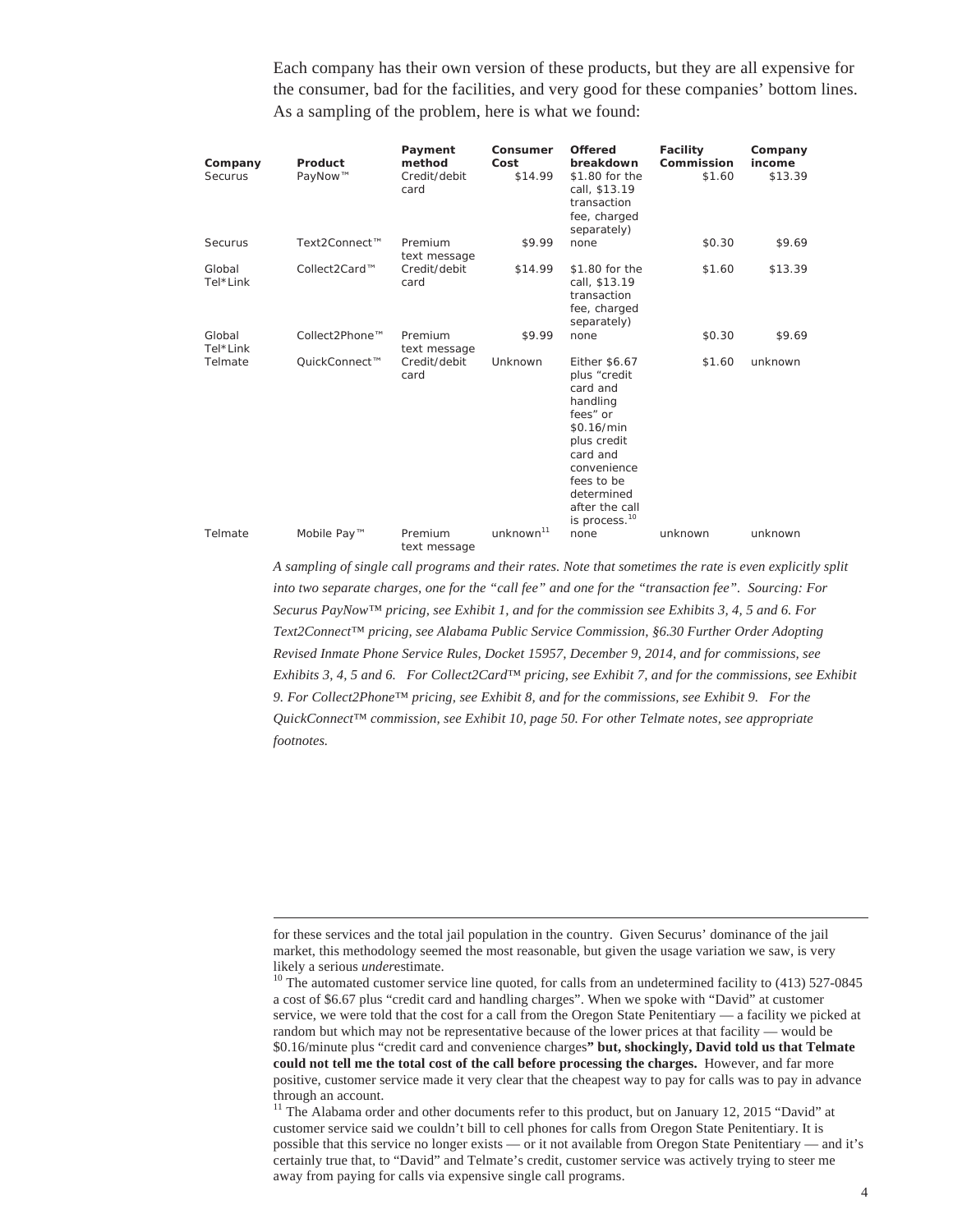## **Harmful to families**

 The predatory practices inherent in the single call programs are so self-evident that our treatment of this topic will be brief, but that does not make the issue any less important. Single Call programs, justified as a "convenience option", are the most traumatic and most expensive way to receive a phone call, and the industry makes little pretense of promoting alternatives.

The phone companies structure these calls to maximize their customers' fear and concern about a loved one, creating desperate consumers from whom the companies can extract hefty sums in a moment of panic.

Alex Friedman, Associate Director at the Human Rights Defense Center, describes receiving one of these calls from a client:

"She called me, and when I picked up the phone the automated system told me I was receiving a free call from somebody in jail. And she said, 'I'm locked up. I'm in such-and-such-a jail. I'm scared. I need help. Can you please…,' and then she was cut off, and an automated system kicked in and informed me that if I wanted to continue that free call, I could conveniently pay \$14.95 on my credit card or open a prepaid account."<sup>12</sup>

Friedman then asks "Now, what parent or other family member getting a 10-second free call from a loved one in jail wouldn't pay to get them back on the line to find out what was happening to them, and to try to help them?"<sup>13</sup>

These programs, far from being a convenience, border on extortion. And rather than being an equal option presented among lower-cost methods of completing the same call, they are typically offered in a vacuum, as the only means of talking to a loved one calling you in distress. $14$ 

## **Harmful to the facilities**

 $\overline{a}$ 

It's no surprise that single call programs are bad for families but the harm doesn't stop there. Single call programs, like ancillary fees, are particular bad for facilities, because they allow the companies to shift a large volume of calls to low- or no-commission billing categories.

Phone companies use single call programs to obscure the true cost of calls to customers and present an inflated view of commissions to facilities, as ICSolutions described in their RFP response for Baldwin County, Alabama:

"Some providers may define certain calls as special call types, outside the scope of traditional collect, prepaid, or debit calling. For these calls the vendor may charge higher rates and pay lower commissions than the traditional calling options which were disclosed in the RFP response. This practice may result in consumers

<sup>&</sup>lt;sup>12</sup> Workshop on Reforming Inmate Calling Services Rates, July 10, 2013. Full transcript available at http://www.fcc.gov/events/workshop-reforming-inmate-calling-services-rates 13 Workshop on Reforming Inmate Calling Services Rates, July 10, 2013. Full transcript available at

http://www.fcc.gov/events/workshop-reforming-inmate-calling-services-rates 14 See Alabama Public Service Commission, §6.33 *Further Order Adopting Revised Inmate Phone* 

*Service Rules*, Docket 15957, December 9, 2014.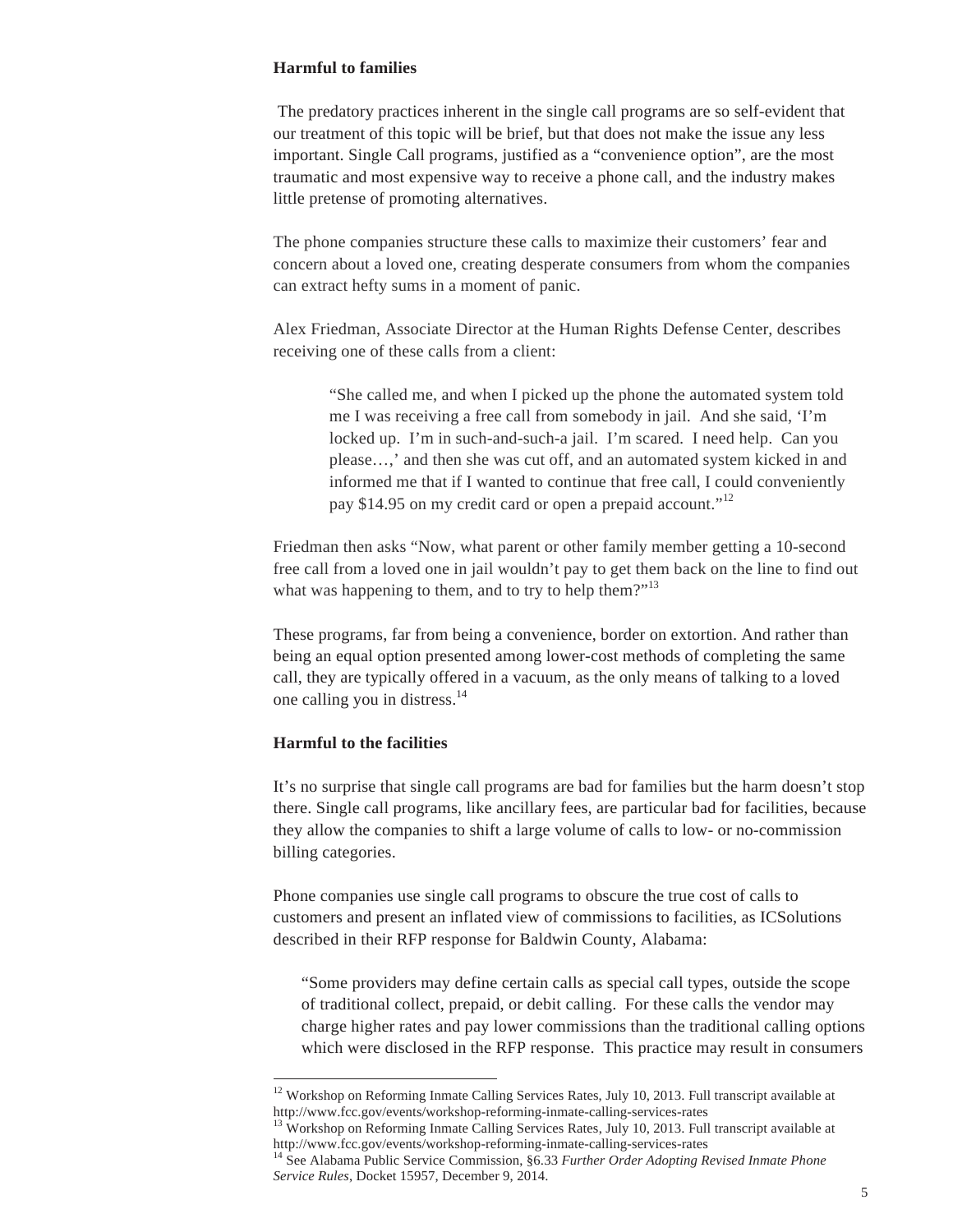paying higher prices for phone calls and facilities receiving lower commission dollars.

"For example: In a recent bid for another Inmate Telephone Services contract for a County facility (in August 2012), it was revealed through public bid documents that the current vendor had instituted two types of "promotional calls," which were not commissioned at the same rate as traditional Collect, Prepaid Collect, and Debit calling. While the prices for these call types were either \$9.99 per call or \$14.99 per call, the County received commissions of only 3% on the \$9.99 calls and 10.7% on the \$14.99 calls. These calls accounted for more than 25% of the total calls from this County's facilities.

"This means the current phone vendor is collecting more than 90% of the revenue from over a quarter of the phone calls placed from this facility!

"Because such a large portion of the call traffic was moved to the lowercommission-rate call categories, the County was missing out on a great deal of commission revenue. In fact, had the County received its regular commission rate on these calls, they may have received upwards of an additional \$135,000 in annual commissions. This example was a single facility with approximately 575 beds – just slightly smaller than Baldwin County.

"The practices described above may result in an inflated-looking commission rate percentage that might look good in a proposal, but in real life may mean less actual revenue for the Agency, as these higher proposed commissions may not be paid on other calling options."<sup>15</sup>

Our review of three recent RFPs and contracts between Securus and Genesee County, Michigan<sup>16</sup> and Shawnee County, Kansas<sup>17</sup>, supports ICS olutions' warnings and illustrates the extent of the discrepancy: The effective commission for a Text2Connect™ charge is 3% (\$0.30 "bonus payment" on a \$9.99 charge), and the effective commission on a PayNow<sup>TM</sup> charge is 10.7% (\$1.60 "bonus payment" on a \$14.99 charge).

Furthermore, the high cost of these calls appears not to be disclosed to the facilities. For example, in Genesee County, Michigan, nowhere in the contract nor the RFP, totaling 284 pages,<sup>18</sup> did Securus disclose the \$9.99 Text2Connect<sup>™</sup> and \$14.99 PayNow™ price tags. It is unconscionable that these products —likely the fastest growing in market— are being presented to facilities without disclosing the exorbitant prices.

Securus claims it has created a new billing mechanism that will increase both total usage by an unspecified amount and the boost new account creation (which pays a traditional commission) by "upwards of"  $15\%$ .<sup>19</sup> But what Securus is actually doing is

<sup>&</sup>lt;sup>15</sup> See ICSolutions November 14, 2012 response to Baldwin County, Alabama RFP, in Exhibit 12.<sup>16</sup> See Exhibits 3 and 4.

 $17$  See Exhibits 5 and 6.

<sup>18</sup> See Exhibits 3 and 4.

<sup>&</sup>lt;sup>19</sup> See Securus, An RFP Solution Presented to Genesee County, MI RFP # 12-001 Inmate Telephone System, March 29, 2012, page numbered 150.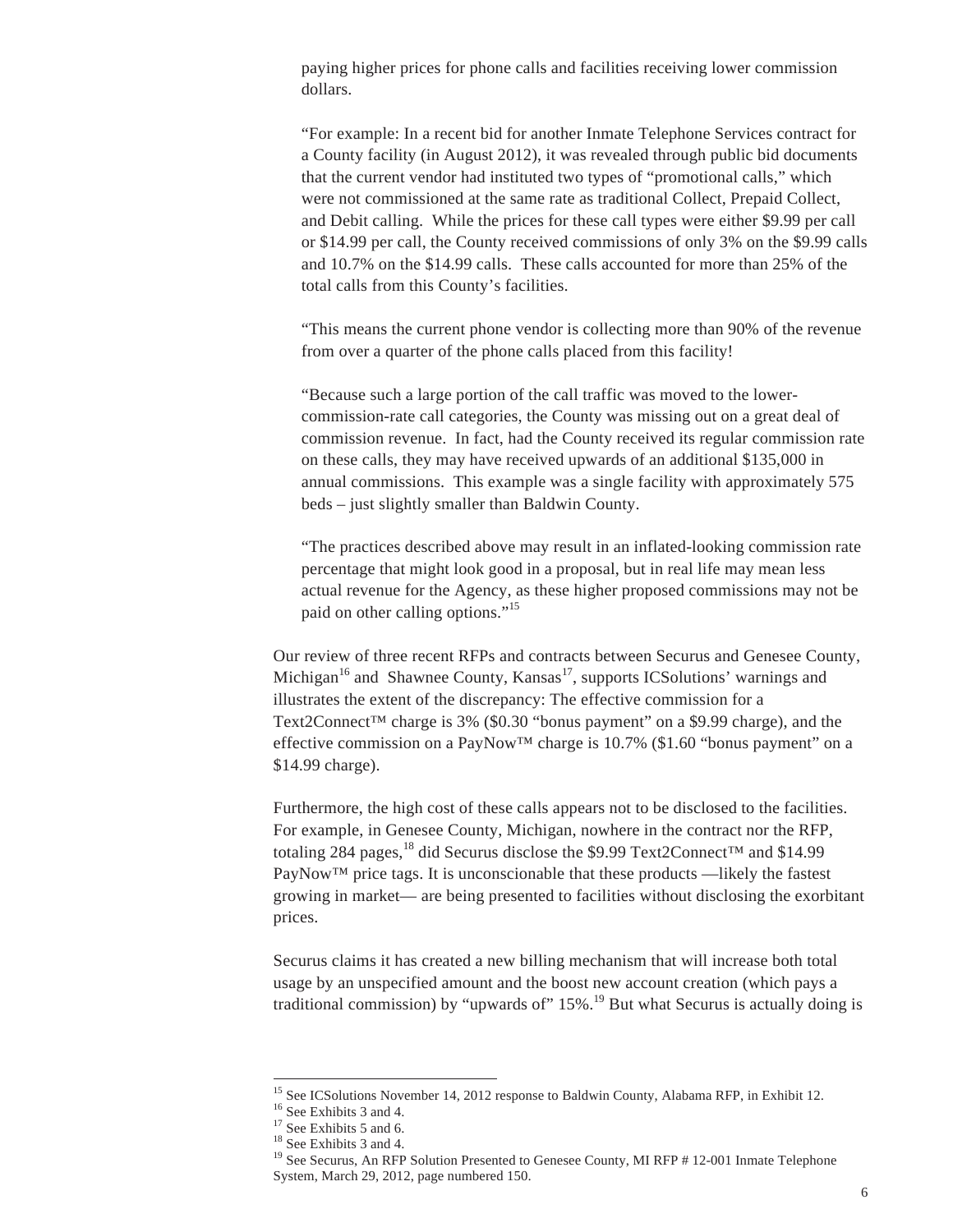steering calls<sup>20</sup> to a new billing setup that, for PayNow<sup>™</sup>, costs at least 4 times what the FCC has allowed<sup>21</sup> and which pays in Genesee County, for example, an effective commission rate that is 5-7 times smaller than the commission on regular calls.<sup>22</sup> For Text2Connect™, the calls are about 3 times as expensive as the FCC has allowed, and the commissions are 13-18 times smaller than on typical calls. This kind of innovation might be great for Securus, but it's the last thing the facilities —or families—need.

These figures should raise the alarm for facilities. In its sales pitch, Securus claims it provides the "best overall commission package – revenues that go beyond percentage".<sup>23</sup>

While the Prison Policy Initiative has long urged facilities to look beyond simple commission percentages to see how hidden fees tax families and reduce the revenue to the facility, $24$  single call programs add new exigency to that ask. Our analysis of Securus' services in Genesee, Michigan, show how single call programs are used to take more money from families while giving less money to facilities:

|                                                                                                | <b>Number</b><br>of calls | Consumer<br>cost per<br>call | <b>Securus</b><br>income<br>per call | <b>Facility</b><br>income<br>per call |  |  |  |  |
|------------------------------------------------------------------------------------------------|---------------------------|------------------------------|--------------------------------------|---------------------------------------|--|--|--|--|
| Regular calls                                                                                  | 6,288                     | \$7.03                       | \$3.16                               | \$3.87                                |  |  |  |  |
| Pay Now™                                                                                       | 886                       | \$14.99                      | \$13.39                              | \$1.60                                |  |  |  |  |
| Text2Connect™                                                                                  | 2.109                     | \$9.99                       | \$9.69                               | \$0.30                                |  |  |  |  |
| Breakdown of Securus' charges, commissions and income by call type in Genesee County, Michigan |                           |                              |                                      |                                       |  |  |  |  |
| April 2013. <sup>25</sup>                                                                      |                           |                              |                                      |                                       |  |  |  |  |

<sup>&</sup>lt;sup>20</sup> One customer, for example, was pitched to use PayNow when they contacted Securus about having trouble with their website while attempting to set up a prepaid account. See Exhibit 13, with complaints to the Better Business Bureau about Securus Single call products. And as the complaints in the exhibit show, other customers also trip into the single call programs, even when attempting to use prepaid accounts.

<sup>&</sup>lt;sup>21</sup> The total cost of a 15minute PayNow<sup>TM</sup> call amounts to a per-minute rate of \$1.00, which is \$0.75-\$0.79 *higher* than allowed under the FCC's rate caps. Even though the company claims the call costs \$1.80 and the remaining \$13.19 is a fee, that fee is more analogous to a connection charge than any transaction fee and should therefore be included in the regulatory per-minute calculations, The cost of a true transaction fee is at least spread out over several calls, whereas this fee recurs with each new call placed.

 $^{22}$  For the sliding scale commission for regular phone calls of 55% to 75% in Genesee County, MI, see the Exhibit 4, page 18.<br><sup>23</sup> See Exhibit 14, the executive summary to Securus's response to an RFP in Wayne County, MI.

<sup>&</sup>lt;sup>24</sup> Drew Kukorowski, Peter Wagner and Leah Sakala Please Deposit All of Your Money: Kickbacks, Rates *and Hidden Fees in the Jail Phone Industry* at: http://www.prisonpolicy.org/phones/pleasedeposit.html 25 See Exhibit 11, Genesee MI Securus Commission Statement April 2013, for the original source. The

total revenue for PayNow™ and Text2Connect™ were not provided to the county by Securus, but simple multiplication of the call prices (\$14.99 and \$9.99) fills in the gap on those figures. For Securus' income for each call type, we simply subtracted the known commissions from the now-known total revenue for each call type.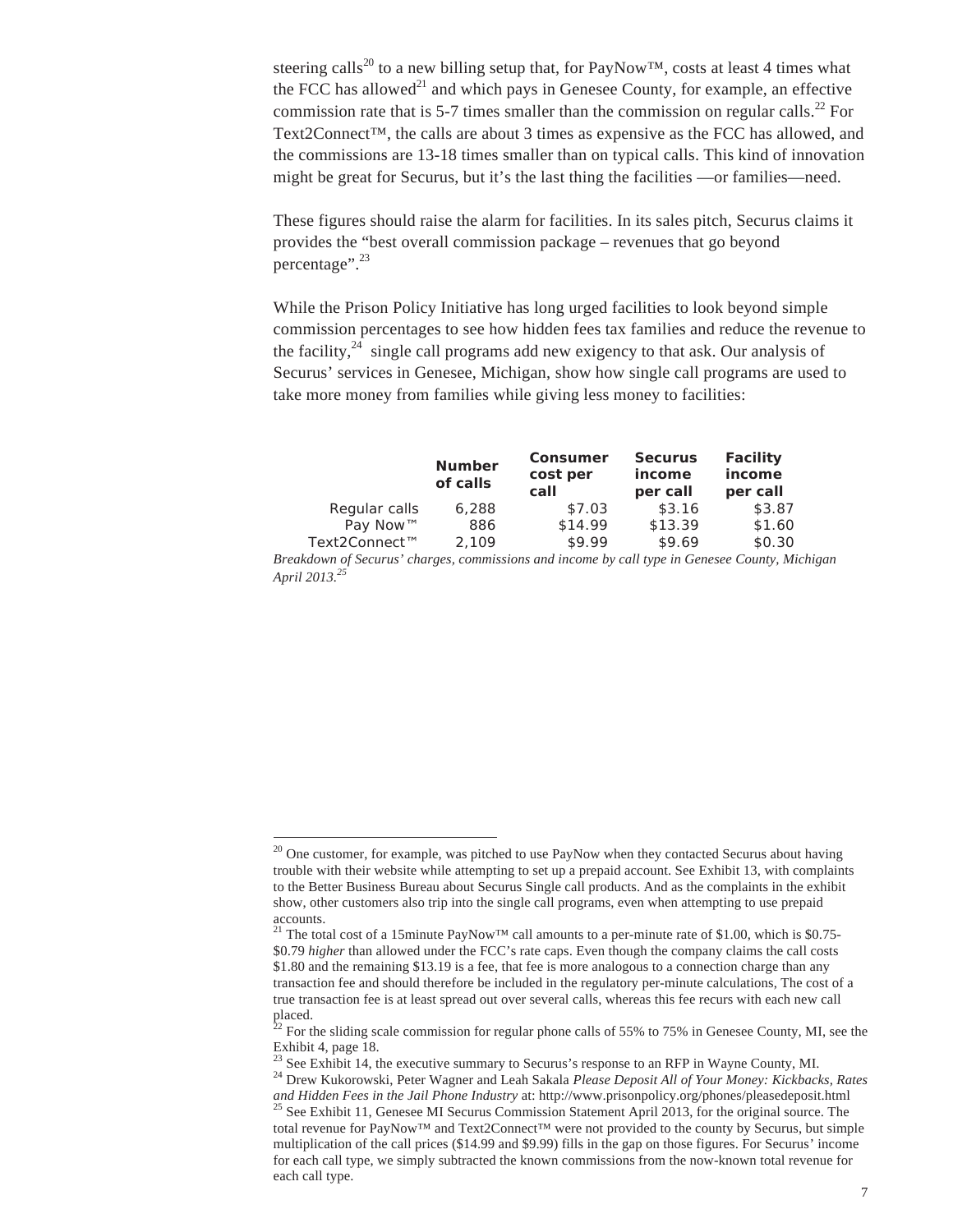

## Single call programs steer consumers to high-cost low-commission calls

An analysis of phone expenditures in Genesee County, Mich. in April 2013

*These charts show four views of three types of calls in Genesee County, Michigan: by volume, by the cost to families, by where Securus makes its money and where the County earned its commission.* 

The first two pie charts are somewhat similar, but show that families are paying disproportionately more for the PayNow™ and Text2Connect™ calls compared to regular calls. The third pie chart shows that Securus' income doesn't match the call volume, because the PayNow™ and Text2Connect™ calls are the most profitable to the company. The fourth pie chart makes clear that PayNow™ and Text2Connect™ is not just bad for families, it is bad for the facilities too.

#### **Harmful to the efforts of federal and state regulators**

 $\overline{a}$ 

These programs are harmful to the efforts of federal and state regulators for the simple reason that the companies *claim* that these programs are exempt from the regulation. In fact, by setting the prices of these products higher than the \$3.15-\$3.75 allowed by the FCC for a 15-minute interstate call, these companies boldly declare that they intend to skirt the FCC's regulation of this marketplace.

We will defer to the Wright Petitioners for the legal arguments, but we wish to point out that single call programs warrant the Commission's careful review because they may account for as much as 40% of the revenue,<sup>26</sup> they are clearly growing,<sup>27</sup> and the providers are claiming these programs are not subject to FCC or state regulation.

As the Alabama Public Service Commission put it: "When the average inmate call revenue for single payment services is \$0.85/min compared to \$0.24/min for inmate collect, debit, and prepaid service, there exists an incentive to conceal such revenue and shield it from regulation in the same manner other inmate calls are regulated."<sup>28</sup>

<sup>&</sup>lt;sup>26</sup> Vincent Townsend, President, PayTel, pp. 153-154, FCC Transcript of Workshop on Further reform of Inmate Services, July 9,2014, available at https://apps.fcc.gov/edocs\_public/attachmatch/DOC-328596A1.pdf

 $27$  These calls are also clearly growing in direct response to existing efforts to regulate this market. See Darrell Baker, Director, Utility Services, Alabama Public Service Commission, p.155, FCC Transcript of Workshop on Further reform of Inmate Services, July 9,2014, available at https://apps.fcc.gov/edocs\_public/attachmatch/DOC-328596A1.pdf

<sup>28</sup> Alabama Public Service Commission, §6.35 *Further Order Adopting Revised Inmate Phone Service Rules*, Docket 15957, December 9, 2014.